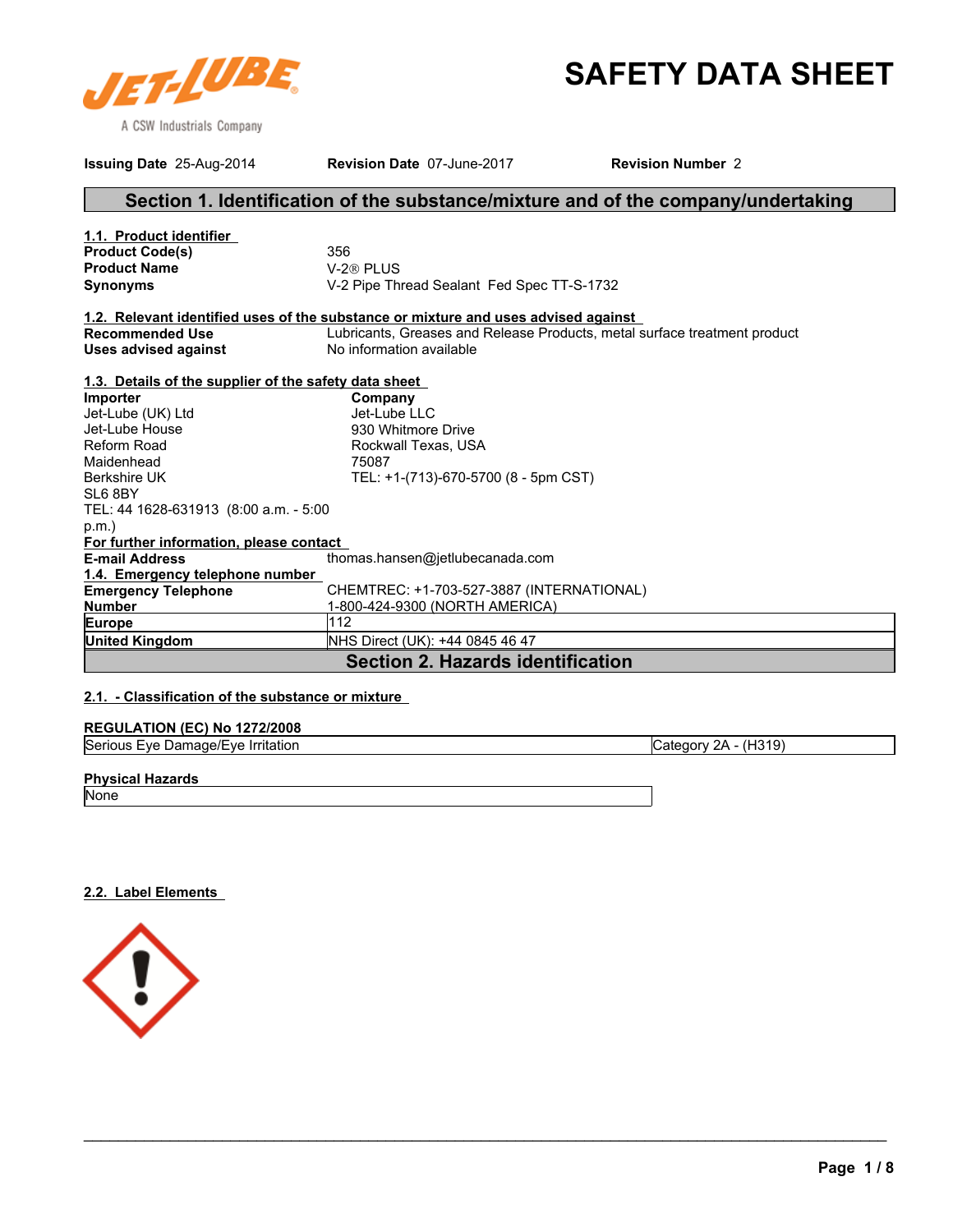**Signal Word Warning**

**Hazard Statements** H319 - Causes serious eye irritation

### **Precautionary Statements**

P264 - Wash face, hands and any exposed skin thoroughly after handling P280 - Wear protective gloves/ protective clothing/ eye protection/ face protection P305 + P351 + P338 - IF IN EYES: Rinse cautiously with water for several minutes. Remove contact lenses, if present and easy to do. Continue rinsing P337 + P313 - If eye irritation persists: Get medical advice/ attention

### **2.3. Other information**

### **Section 3. Composition/information on ingredients**

### **3.1. Substances**

|                                                       |              |               |           | Section 3. Composition/information on ingredients     |                   |
|-------------------------------------------------------|--------------|---------------|-----------|-------------------------------------------------------|-------------------|
| 3.1. Substances                                       |              |               |           |                                                       |                   |
| <b>Chemical Name</b>                                  | <b>EC-No</b> | <b>CAS-No</b> | Weight %  | EU - GHS<br><b>Substance</b><br><b>Classification</b> | <b>REACH No.</b>  |
| Mixed Resins in<br>4-hydroxy-4-methylpentan-<br>2-one |              |               | $23 - 27$ | Eye Irrit. 2 (H319)                                   | No data available |
| Bentonite                                             | 215-108-5    | 1302-78-9     | $7 - 10$  | Aquatic Chronic 4<br>(H413)                           | No data available |
| 1,3,4-Thiadiazole,<br>2,5-bis(octyldithio)-           | 236-912-2    | 13539-13-4    | <1        | Skin Sens. 1<br>(H317)                                | No data available |

### **For the full text of the H-Statements mentioned in this Section, see Section 16**

### **Section 4. First aid measures**

### **4.1. Description of first-aid measures**

| <b>General Advice</b> | If symptoms persist, call a physician. Do not get in eyes, on skin, or on clothing.                                                                                                                                     |
|-----------------------|-------------------------------------------------------------------------------------------------------------------------------------------------------------------------------------------------------------------------|
| <b>Eye Contact</b>    | Immediately flush with plenty of water. After initial flushing, remove any contact lenses and<br>continue flushing for at least 15 minutes. Keep eye wide open while rinsing. If symptoms<br>persist, call a physician. |
| <b>Skin Contact</b>   | Wash off immediately with soap and plenty of water removing all contaminated clothes and<br>shoes. If skin irritation persists, call a physician.                                                                       |
| Ingestion             | Rinse mouth. Do NOT induce vomiting. Drink plenty of water. If symptoms persist, call a<br>physician.                                                                                                                   |
| <b>Inhalation</b>     | Move to fresh air. If breathing is difficult, give oxygen. If symptoms persist, call a physician.                                                                                                                       |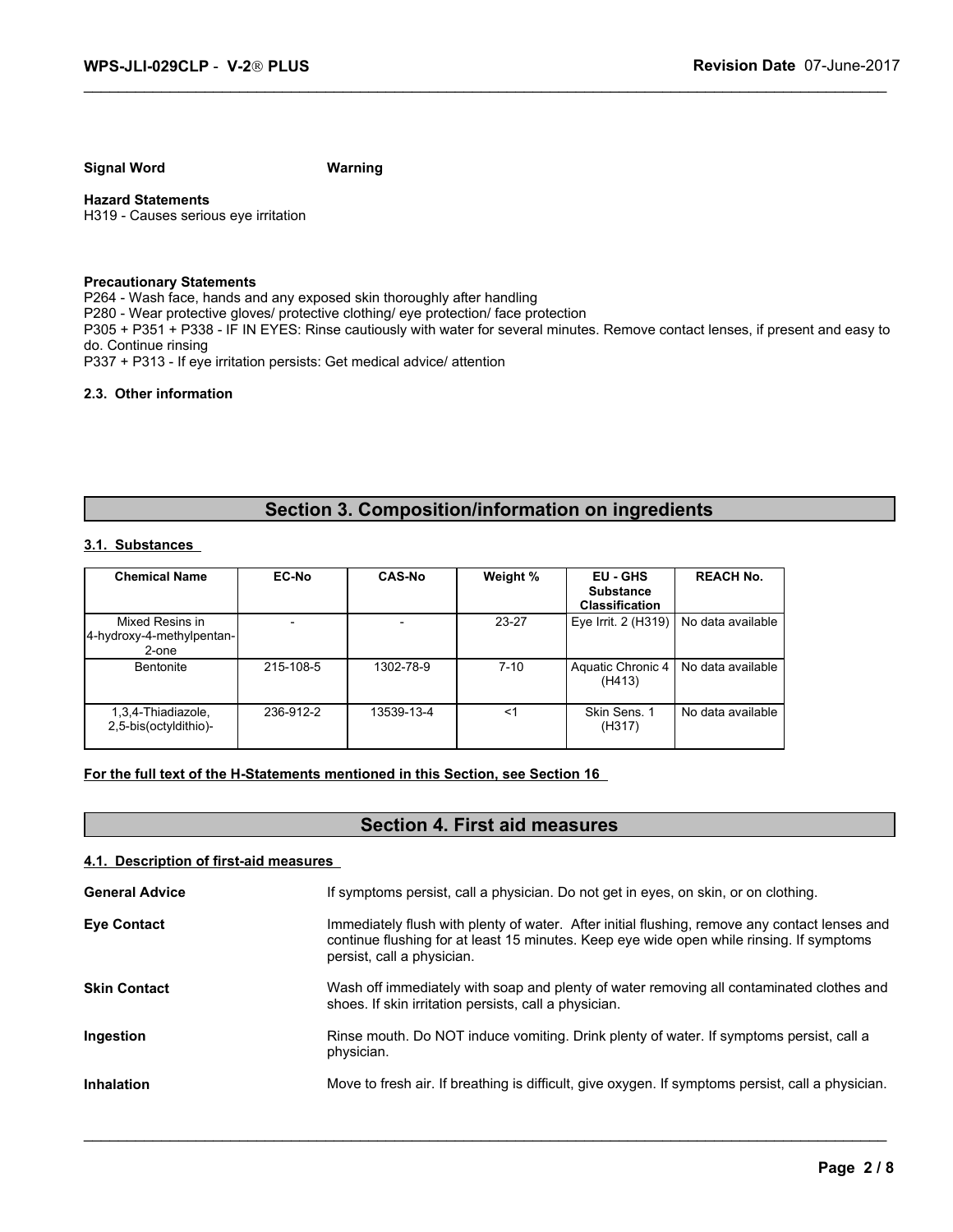**Protection of First-aiders** Use personal protective equipment.

### **4.2. Most important symptoms and effects, both acute and delayed**

**Most Important Symptoms/Effects** No information available.

### **4.3. Indication of immediate medical attention and special treatment needed**

**Notes to Physician** Treat symptomatically.

### **Section 5. Fire-fighting measures**

### **5.1. Extinguishing media**

#### **Suitable Extinguishing Media**

Dry chemical. Carbon dioxide (CO 2 ). Water spray. Alcohol-resistant foam.

#### **Extinguishing media which must not be used for safety reasons** No information available.

### **5.2. Special hazards arising from the substance or mixture**

**Special exposure hazards arising from the substance or preparation itself, combustion products, resulting gases** Burning produces obnoxious and toxic fumes. Carbon monoxide, carbon dioxide and unburned hydrocarbons (smoke). Halogenated compounds

### **5.3. Advice for firefighters**

### **Special protective equipment for fire-fighters**

As in any fire, wear self-contained breathing apparatus and full protective gear.

### **Section 6. Accidental release measures**

#### **6.1. Personal precautions, protective equipment and emergency procedures**

Use personal protective equipment.

### **6.2. Environmental precautions**

Prevent further leakage or spillage if safe to do so.

### **6.3. Methods and materials for containment and cleaning up**

Take up mechanically and collect in suitable container for disposal.

#### **6.4. Reference to other sections**

See Section 12 for additional information.

### **Section 7. Handling and storage**

### **7.1. Precautions for Safe Handling**

#### **Handling**

Avoid contact with skin, eyes and clothing. Wear personal protective equipment. Remove and wash contaminated clothing before re-use. Do not breathe vapors or spray mist. Do not eat, drink or smoke when using this product. Use only in area provided with appropriate exhaust ventilation.

### **Hygiene Measures**

When using, do not eat, drink or smoke. Remove and wash contaminated clothing before re-use. Provide regular cleaning of equipment, work area and clothing.

### **7.2. Conditions for safe storage, including any incompatibilities**

Keep containers tightly closed in a dry, cool and well-ventilated place. Keep out of the reach of children. Keep in properly labeled containers.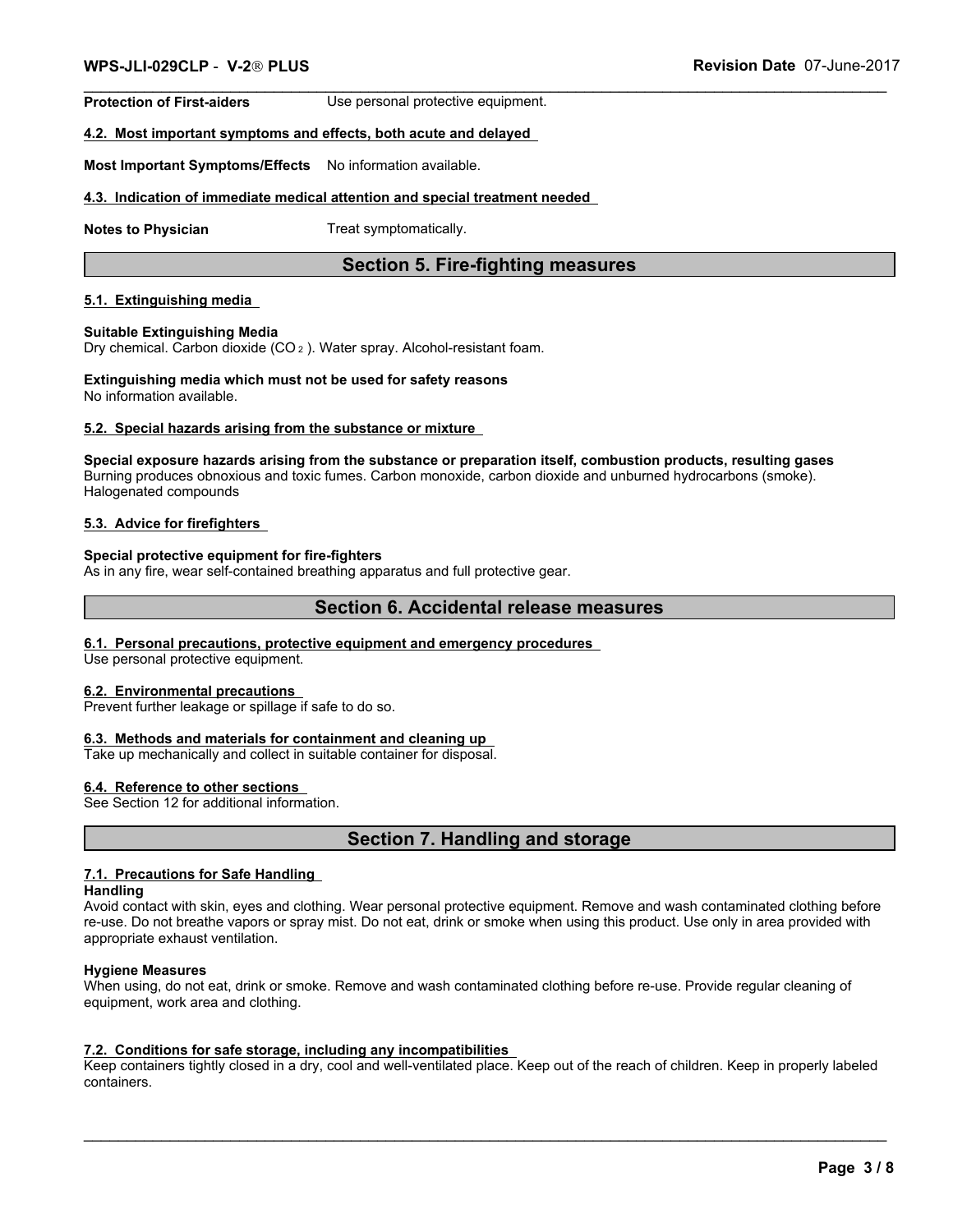#### **7.3. Specific end use(s) Exposure Scenario** No information available.

**Other Guidelines**

No information available.

### **Section 8. Exposure controls/personal protection**

**8.1. Control parameters** 

| <b>Exposure Limits</b>                                                                                                                                                              | This product, as supplied, does not contain any hazardous materials with occupational<br>exposure limits established by the region specific regulatory bodies.                                                                                                                                                                                                    |
|-------------------------------------------------------------------------------------------------------------------------------------------------------------------------------------|-------------------------------------------------------------------------------------------------------------------------------------------------------------------------------------------------------------------------------------------------------------------------------------------------------------------------------------------------------------------|
| Derived No Effect Level<br><b>Predicted No Effect Concentration</b><br>(PNEC)                                                                                                       | No information available<br>No information available.                                                                                                                                                                                                                                                                                                             |
| 8.2. Exposure controls                                                                                                                                                              |                                                                                                                                                                                                                                                                                                                                                                   |
| <b>Engineering Measures</b><br>Personal protective equipment<br><b>Eye Protection</b><br><b>Skin and Body Protection</b><br><b>Hand Protection</b><br><b>Respiratory Protection</b> | Ensure adequate ventilation, especially in confined areas.<br>Tightly fitting safety goggles.<br>Long sleeved clothing.<br>Impervious gloves. Nitrile rubber. Viton (R). Neoprene.<br>No protective equipment is needed under normal use conditions. If exposure limits are<br>exceeded or irritation is experienced, ventilation and evacuation may be required. |

### **Section 9. Physical and chemical properties**

\_\_\_\_\_\_\_\_\_\_\_\_\_\_\_\_\_\_\_\_\_\_\_\_\_\_\_\_\_\_\_\_\_\_\_\_\_\_\_\_\_\_\_\_\_\_\_\_\_\_\_\_\_\_\_\_\_\_\_\_\_\_\_\_\_\_\_\_\_\_\_\_\_\_\_\_\_\_\_\_\_\_\_\_\_\_\_\_\_\_\_\_\_

### **9.1. Information on basic physical and chemical properties**

|                                                            | Environmental Exposure Controls Do not allow material to contaminate ground water system. |            |                   |  |  |
|------------------------------------------------------------|-------------------------------------------------------------------------------------------|------------|-------------------|--|--|
| Section 9. Physical and chemical properties                |                                                                                           |            |                   |  |  |
| 9.1. Information on basic physical and chemical properties |                                                                                           |            |                   |  |  |
| <b>Physical State</b>                                      | Gel.                                                                                      | Appearance | Cream to Beige    |  |  |
| Odor                                                       | Pungent, Slight.                                                                          |            |                   |  |  |
| <b>Property</b>                                            | Values                                                                                    |            | Remarks/ - Method |  |  |
| рH                                                         | Neutral                                                                                   | None known |                   |  |  |
| <b>Melting Point/Range</b>                                 | $> 149$ °C / 300 °F                                                                       | None known |                   |  |  |
| <b>Boiling Point/Boiling Range</b>                         | No data available                                                                         | None known |                   |  |  |
| <b>Flash Point</b>                                         | > 113 °C / 235 °F                                                                         | None known |                   |  |  |
| <b>Evaporation rate</b>                                    | No data available                                                                         | None known |                   |  |  |
| Flammability (solid, gas)                                  | No data available                                                                         | None known |                   |  |  |
| <b>Vapor Pressure</b>                                      | No data available                                                                         | None known |                   |  |  |
| <b>Vapor Density</b>                                       | No data available                                                                         | None known |                   |  |  |
| <b>Relative Density</b>                                    | 1.31                                                                                      | None known |                   |  |  |
| <b>Water Solubility</b>                                    | Insoluble in water.                                                                       | None known |                   |  |  |
| Solubility in other solvents                               | Completely soluble                                                                        | None known |                   |  |  |
| Partition coefficient: n-octanol/waterNo data available    |                                                                                           | None known |                   |  |  |
| <b>Autoignition Temperature</b>                            | No data available                                                                         | None known |                   |  |  |
| <b>Decomposition Temperature</b>                           | No data available                                                                         | None known |                   |  |  |
| <b>Viscosity</b>                                           | No data available                                                                         | None known |                   |  |  |
| <b>Explosive Properties</b>                                | No information available                                                                  |            |                   |  |  |
| <b>Oxidizing Properties</b>                                | No information available                                                                  |            |                   |  |  |

**9.2. Other information**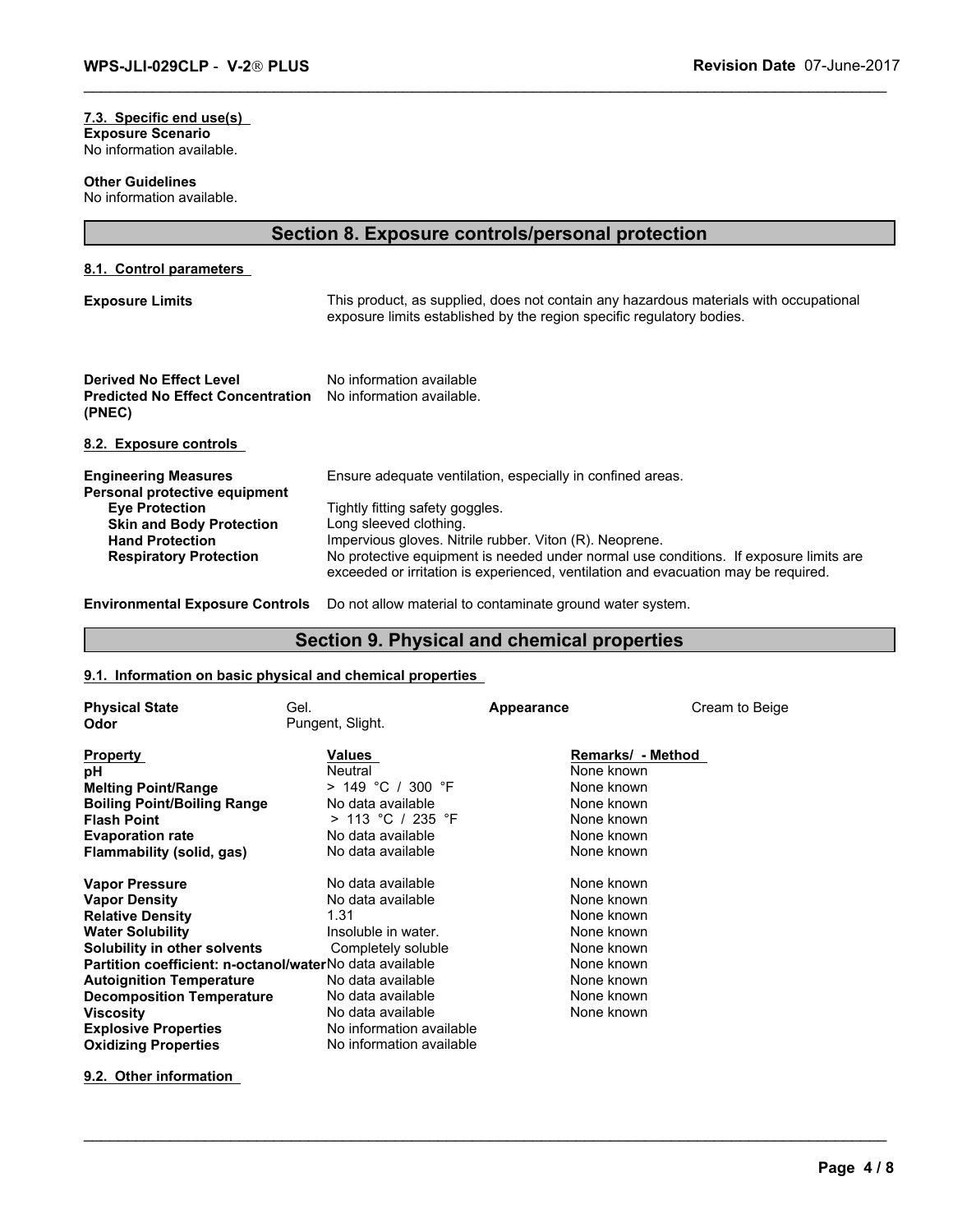### **VOC Content (%)** 130-207 g/L<br> **Flammability Limits in Air** No information available. **Flammability Limits in Air**

### **Section 10. Stability and reactivity**

### **10.1. Reactivity**

No data available.

#### **10.2. Chemical stability**

Stable under normal conditions.

### **10.3. Possibility of hazardous reactions**

None under normal processing.

### **10.4. Conditions to avoid**

None known.

### **10.5. Incompatible materials**

Strong oxidizing agents.

### **10.6. Hazardous decomposition products**

None under normal use.

### **Section 11. Toxicological information**

### **11.1.**

| <b>Acute Toxicity</b><br>Product does not present an acute toxicity hazard based on known or supplied information.<br><b>Product Information</b><br>There is no data available for this product.<br><b>Inhalation</b><br>Irritating to eyes. Causes serious eye irritation.<br><b>Eve Contact</b><br>Repeated or prolonged skin contact may cause allergic reactions with susceptible persons.<br><b>Skin Contact</b><br>Not an expected route of exposure. Ingestion may cause gastrointestinal irritation, nausea,<br>Ingestion<br>vomiting and diarrhea. |                      |             |                        |  |
|-------------------------------------------------------------------------------------------------------------------------------------------------------------------------------------------------------------------------------------------------------------------------------------------------------------------------------------------------------------------------------------------------------------------------------------------------------------------------------------------------------------------------------------------------------------|----------------------|-------------|------------------------|--|
| <b>Chemical Name</b>                                                                                                                                                                                                                                                                                                                                                                                                                                                                                                                                        | LD50 Oral            | LD50 Dermal | <b>LC50 Inhalation</b> |  |
|                                                                                                                                                                                                                                                                                                                                                                                                                                                                                                                                                             |                      |             |                        |  |
| <b>Bentonite</b>                                                                                                                                                                                                                                                                                                                                                                                                                                                                                                                                            | $> 5000$ mg/kg (Rat) |             |                        |  |

| Chemical<br>Name | LD50 <sup>7</sup><br>Oral                    | $- - - -$<br>350<br>Dermal | $\sim$ $\sim$<br>hſ.<br>alation. |
|------------------|----------------------------------------------|----------------------------|----------------------------------|
| Bentonite        | 5000<br>Rat<br>` ma∕ka<br>n<br>JU<br>$\cdot$ |                            |                                  |

| <b>Sensitization</b>            | No information available.                                       |
|---------------------------------|-----------------------------------------------------------------|
| <b>Mutagenic Effects</b>        | No information available.                                       |
| <b>Carcinogenic Effects</b>     | No information available.                                       |
| <b>Reproductive Toxicity</b>    | No information available.                                       |
| <b>Developmental Toxicity</b>   | No information available.                                       |
| <b>STOT - single exposure</b>   | No information available.                                       |
| <b>STOT - repeated exposure</b> | No information available.                                       |
| <b>Target Organ Effects</b>     | Central vascular system (CVS). Eyes. Lungs. Respiratory system. |
| <b>Aspiration Hazard</b>        | No information available.                                       |

### **Section 12. Ecological information**

### **12.1. Toxicity**

### **Ecotoxicity Effects**

The environmental impact of this product has not been fully investigated.

| Fish<br>nor<br>Algae<br><b>Toxicity</b><br>.<br>oxicity<br>ەmir<br>lame<br>к.<br>το<br>$\sim$ $\sim$ | oxicity to<br>Mic<br>чаныны | (Water<br>Magna<br>Daphnia<br>-<br>Flea, |
|------------------------------------------------------------------------------------------------------|-----------------------------|------------------------------------------|
|------------------------------------------------------------------------------------------------------|-----------------------------|------------------------------------------|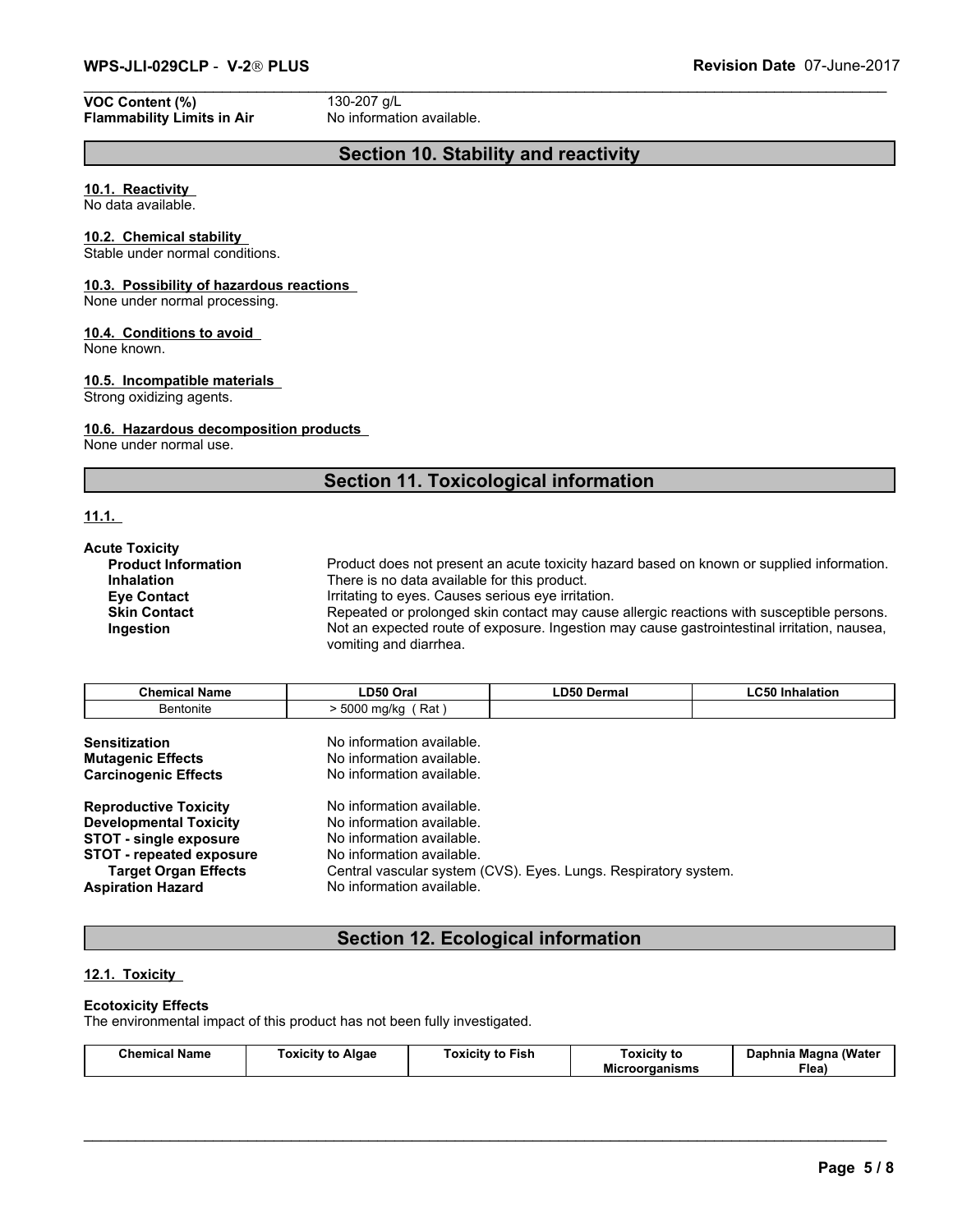| Bentonite | LC50 96 h: $8.0-19.0$ g/L |  |
|-----------|---------------------------|--|
|           | (Salmo gairdneri)         |  |
|           | LC50 96 h: = 19000 mg/L   |  |
|           | static (Oncorhynchus      |  |
|           | mykiss)                   |  |

### **12.2. Persistence and degradability**

No information available.

### **12.3. Bioaccumulative potential.**

No information available.

### **12.4. Mobility in soil**

Adsorbs on soil.

### **12.5. Results of PBT and vPvB assessment**

No information available.

### **12.6. Other adverse effects**

This product does not contain any known or suspected endocrine disruptors.

### **Section 13. Disposal considerations**

### **13.1. Waste treatment methods**

| Waste from Residues / Unused<br><b>Products</b> | Where possible recycling is preferred to disposal or incineration. If recycling is not<br>practicable, dispose of in compliance with local regulations                                                               |
|-------------------------------------------------|----------------------------------------------------------------------------------------------------------------------------------------------------------------------------------------------------------------------|
| <b>Contaminated Packaging</b>                   | Empty containers should be taken to an approved waste handling site for recycling or<br>disposal.                                                                                                                    |
| <b>Other Information</b>                        | According to the European Waste Catalogue, Waste Codes are not product specific, but<br>application specific. Waste codes should be assigned by the user based on the application<br>for which the product was used. |

## **Section 14. Transport information**

| <b>IMDG/IMO</b><br>14.1. UN-Number<br>14.2. Proper Shipping Name<br>14.3. Hazard Class<br>14.4. Packing Group<br><b>Description</b><br>14.5. Marine Pollutant<br><b>Environmental hazard</b><br>14.6. Special Provisions<br>14.7. Transport in bulk according<br>to Annex II of MARPOL 73/78 and<br>the IBC Code | Not regulated.<br>Not regulated.<br>Not regulated.<br>Not regulated.<br>Not applicable.<br>None.<br>None.<br>None.<br>No information available. |
|------------------------------------------------------------------------------------------------------------------------------------------------------------------------------------------------------------------------------------------------------------------------------------------------------------------|-------------------------------------------------------------------------------------------------------------------------------------------------|
| <b>RID</b><br>14.1. UN-Number<br>14.2. Proper Shipping Name                                                                                                                                                                                                                                                      | Not regulated.<br>Not regulated.                                                                                                                |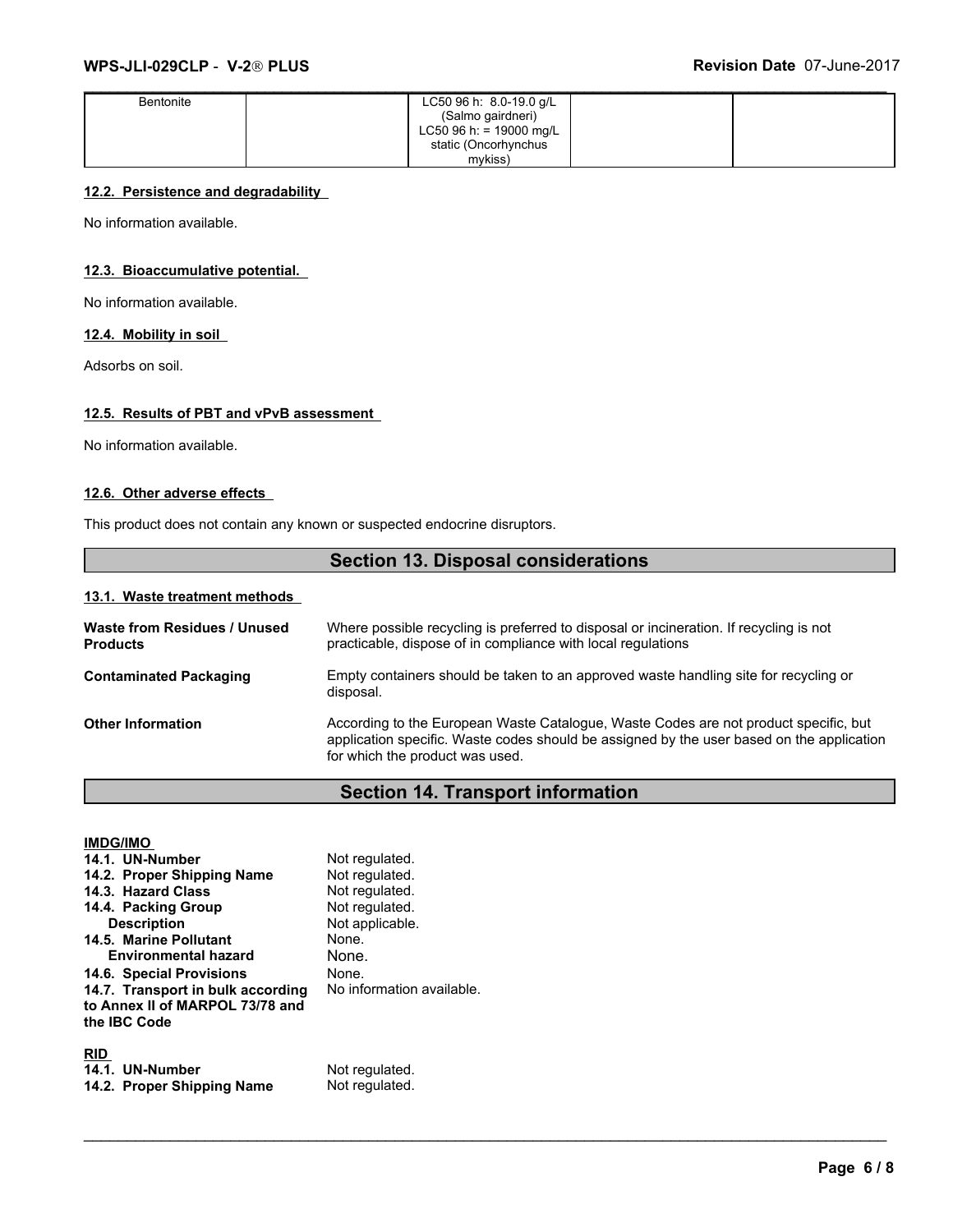| 14.3. Hazard Class<br>14.4. Packing Group<br><b>Description</b><br>14.5. Environmental hazard<br>14.6. Special Provisions                                                                 | Not regulated.<br>Not regulated.<br>Not applicable.<br>None.<br>None.                                     |
|-------------------------------------------------------------------------------------------------------------------------------------------------------------------------------------------|-----------------------------------------------------------------------------------------------------------|
| <b>ADR</b><br>14.1. UN-Number<br>14.2. Proper Shipping Name<br>14.3. Hazard Class<br>14.4. Packing Group<br><b>Description</b><br>14.5. Environmental hazard<br>14.6. Special Provisions  | Not regulated.<br>Not regulated.<br>Not regulated.<br>Not regulated.<br>Not applicable.<br>None.<br>None. |
| <b>ICAO</b><br>14.1. UN-Number<br>14.2. Proper shipping name<br>14.3. Hazard Class<br>14.4. Packing Group<br><b>Description</b><br>14.5. Environmental hazard<br>14.6. Special Provisions | Not regulated.<br>Not regulated.<br>Not regulated.<br>Not regulated.<br>Not applicable.<br>None.<br>None. |
| <b>IATA</b><br>14.1. UN-Number<br>14.2. Proper Shipping Name<br>14.3. Hazard Class<br>14.4. Packing Group<br><b>Description</b><br>14.5. Environmental hazard<br>14.6. Special Provisions | Not regulated.<br>Not regulated.<br>Not regulated.<br>Not regulated.<br>Not applicable.<br>None.<br>None. |

### **Section 15. Regulatory information**

### **15.1. Safety, health and environmental regulations/legislation specific for the substance or mixture**

**WGK Classification** Water endangering class = nwg not water endangering

\_\_\_\_\_\_\_\_\_\_\_\_\_\_\_\_\_\_\_\_\_\_\_\_\_\_\_\_\_\_\_\_\_\_\_\_\_\_\_\_\_\_\_\_\_\_\_\_\_\_\_\_\_\_\_\_\_\_\_\_\_\_\_\_\_\_\_\_\_\_\_\_\_\_\_\_\_\_\_\_\_\_\_\_\_\_\_\_\_\_\_\_\_

#### **International Inventories**

| <b>TSCA</b>          | Complies       |
|----------------------|----------------|
| <b>EINECS/ELINCS</b> | Complies       |
| <b>DSL/NDSL</b>      | Complies       |
| <b>PICCS</b>         | Complies       |
| <b>ENCS</b>          | Not determined |
| <b>IECSC</b>         | Complies       |
| <b>AICS</b>          | Complies       |
| <b>KECL</b>          | Complies       |

**Legend**

**TSCA** - United States Toxic Substances Control Act Section 8(b) Inventory **EINECS/ELINCS** - European Inventory of Existing Commercial Chemical Substances/EU List of Notified Chemical Substances **DSL/NDSL** - Canadian Domestic Substances List/Non-Domestic Substances List **PICCS** - Philippines Inventory of Chemicals and Chemical Substances **ENCS** - Japan Existing and New Chemical Substances **IECSC** - China Inventory of Existing Chemical Substances **AICS** - Australian Inventory of Chemical Substances **KECL** - Korean Existing and Evaluated Chemical Substances

#### **15.2. Chemical Safety Assessment**